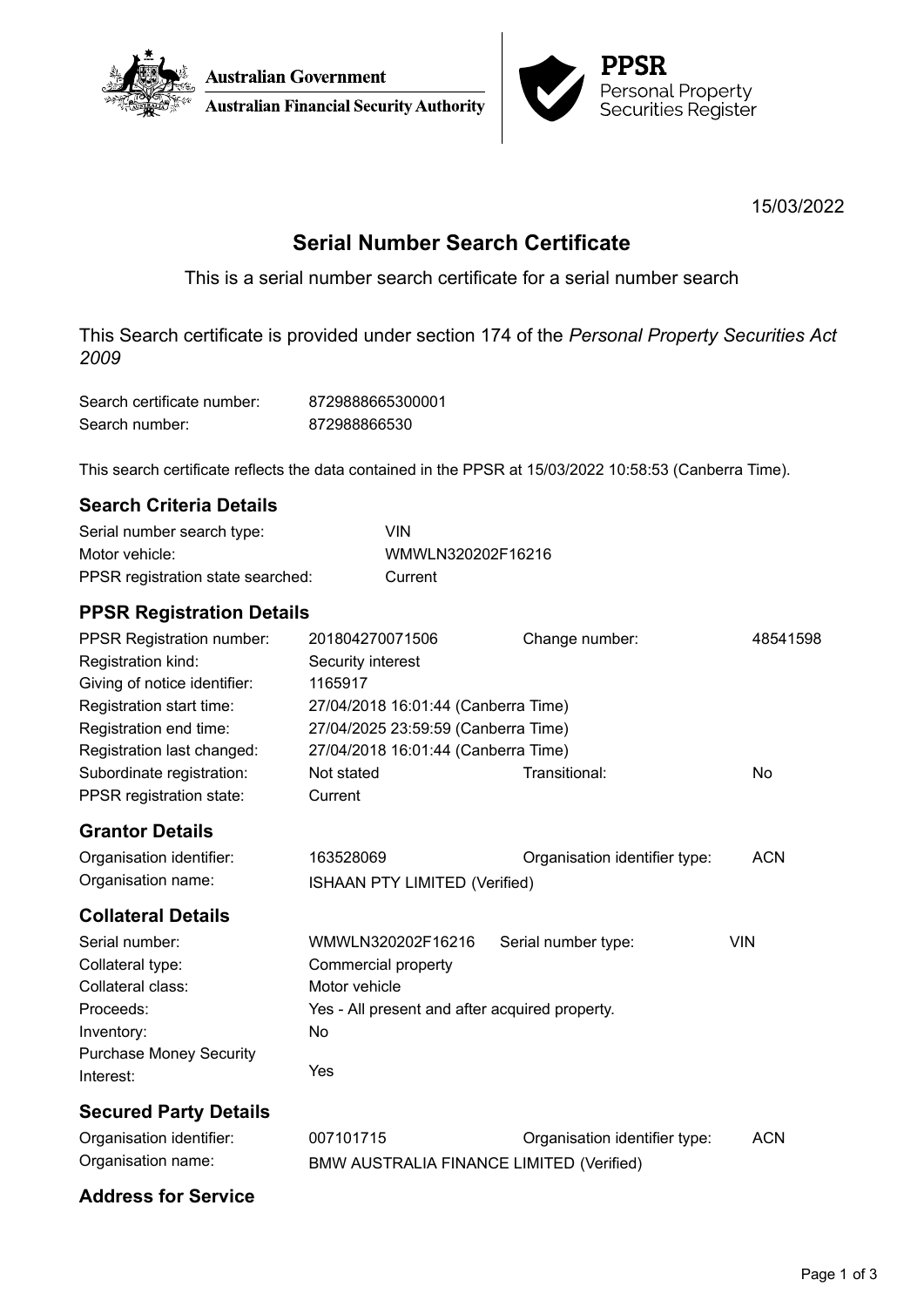| Contact name:     | <b>PPSR Officer</b>    |      |
|-------------------|------------------------|------|
| Email:            | ppsr@bmwfinance.com.au |      |
| Mailing address:  | 783 Springvale Road    |      |
|                   | Mulgrave               |      |
|                   | Victoria               | 3170 |
|                   | <b>AUSTRALIA</b>       |      |
| Physical address: | No address provided    |      |

### **Additional Motor Vehicle Details – NEVDIS**

| Identifier number:                | WMWLN320202F16216 Identifier type: |                           | VIN             |
|-----------------------------------|------------------------------------|---------------------------|-----------------|
| Vehicle type:                     | CAR / SMALL                        | Make:                     | MNI             |
|                                   | PASSENGER VEHICLE                  |                           |                 |
| Body type:                        | <b>STATION WAGON</b>               | Model:                    | <b>COOPER</b>   |
| Colour:                           | SILVER OR CHROME                   | Engine number:            | F881H490B48A20A |
| Registration plate number: DTZ79H |                                    | State vehicle registered: | <b>NSW</b>      |
| <b>Registration expiry:</b>       | 01 Mar 2023                        |                           |                 |
| Year of manufacture:              | No data recorded.                  | Year/Month of compliance: | 2017-12         |

#### **NEVDIS Written-off Vehicle Notification:**

• Not recorded as written-off.

#### **NEVDIS Stolen Vehicle Notification:**

• Not recorded as stolen.

Tasmanian stolen vehicle information is currently unavailable from this service. For information about the status of Tasmanian vehicles, go to:

<https://www.transport.tas.gov.au/MRSWebInterface/public/regoLookup/registrationLookup.jsf> (Note: you will need to provide the vehicle registration plate number to search this site).

A stolen vehicle notification, or the absence of one, does not necessarily mean a vehicle is or is not stolen.

If there is a stolen vehicle notification you wish to enquire about, you should contact the police force in the State or Territory indicated immediately after the date in the notification. The reference number at the end of the notification should be quoted as a part of your enquiry.

Please note that there may be multiple stolen notifications shown. A stolen notification can be for a VIN, Plate, Chassis and/or Engine.

Vehicle information is requested from Austroads NEVDIS database for each transaction involving a vehicle VIN or Chassis Number on the PPSR. The data is not part of interests registered on the PPSR and it is presented without any guarantee regarding its accuracy.

The NEVDIS data is intended to assist users with checking that the VIN or Chassis Number they entered, along with information they have about the vehicle from other sources, is accurate and to provide users with any data held on NEVDIS about a vehicle's stolen or written off status.

State and territory road agencies are the source of NEVDIS data and the primary point of contact for enquiries, errors and corrections.

Access to and use of data provided through the PPSR is subject to the PPSR General Conditions of Use and applicable third party data conditions (which can be obtained at *[www.ppsr.gov.au](http://www.ppsr.gov.au)*). To the extent permitted by law, all data provided through the PPSR is made available without any representation or warranty of any kind (without limitation in respect to accuracy) and the Commonwealth, and our third party data providers (which includes any person mentioned in the Third Party Data Conditions as providing information through the PPSR),